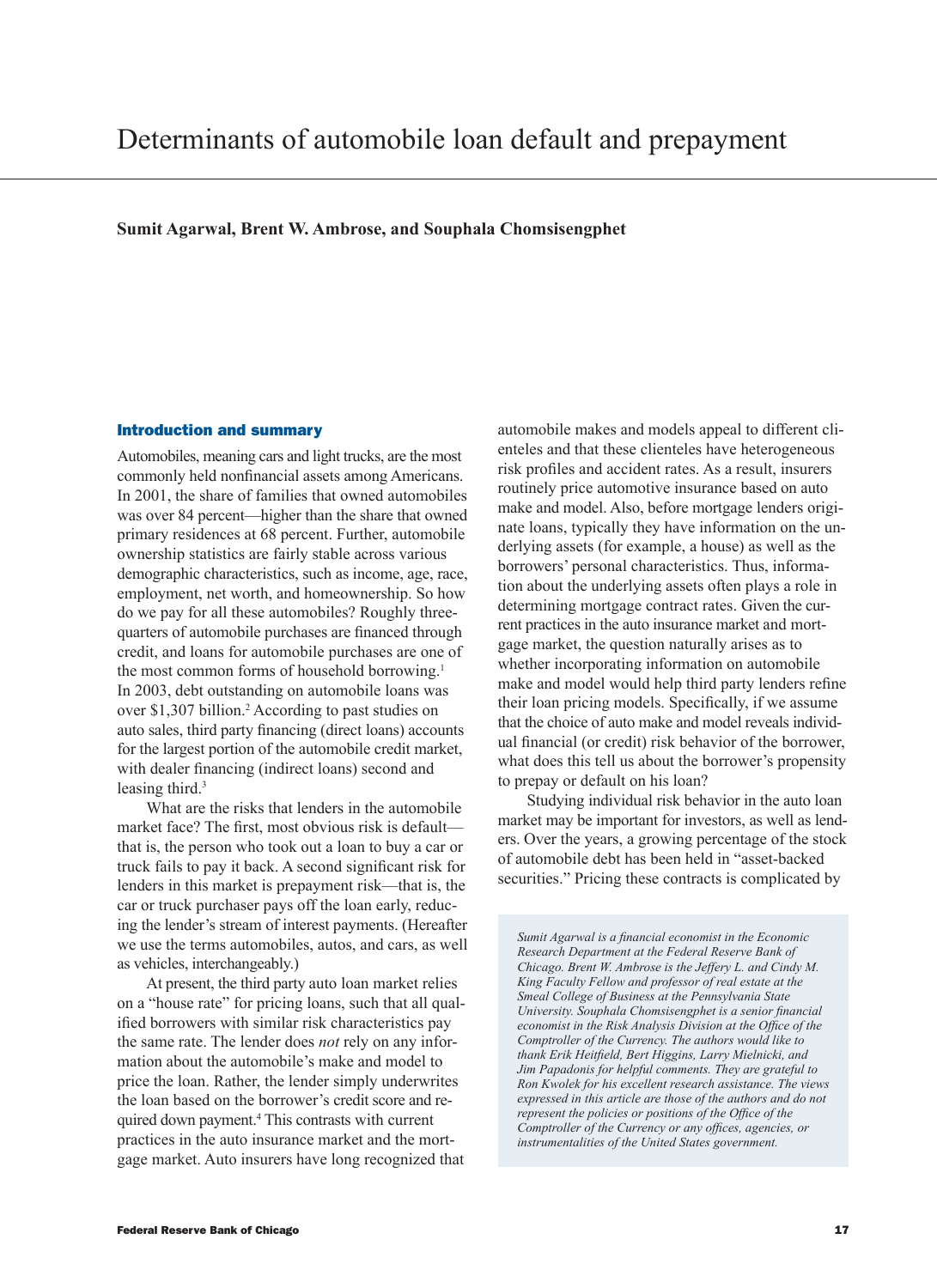the borrower's options to default and prepay, which are distinct but not independent. Thus, one cannot calculate accurately the economic value of the default option without simultaneously considering the financial incentive to prepay.

In perfectly competitive markets, we expect wellinformed borrowers to make decisions about whether to pay their auto loans early or late (or on time) in a way that increases their wealth. For example, individuals can increase their wealth by defaulting on an auto loan when the market value of the auto debt equals or exceeds the value of the automobile. Alternatively, individuals can prepay their auto loan to take advantage of declining interest rates.<sup>5</sup>

In this article, we use a competing risks framework to analyze the prepayment and default options on auto loans, using a large sample of such loans. To the best of our knowledge, there are two other studies, Heitfield and Sabarwal (2003) and Agarwal, Ambrose, and Chomsisengphet (2007), that provide competing risks models of default and prepayment of automobile loans.

Here, we document several interesting patterns. For example, a loan on a new car has a higher probability of prepayment, whereas a loan on a used car has a higher probability of default. In addition, we find that a decrease in the credit risk of an auto loan holder, as measured by the FICO (Fair Isaac Corporation) score, lowers the probability of default and raises the probability of prepayment. We also find that an increase in the loan-to-value ratio (LTV) increases the probability of default and lowers the probability of prepayment. An increase in income raises the probability of prepayment, whereas a rise in unemployment increases the probability of default. And a decrease in the market rate (the three-year Treasury note rate) increases both the probabilities of prepayment and default. These findings are roughly in line with what we would expect.

Interestingly, we also find that loans on most luxury automobiles have a higher probability of prepayment, while loans on most economy automobiles have a lower probability of default. This indicates that consumer choices regarding automobile make and model provide information about the probabilities of default and prepayment, even holding traditional risk factors (FICO score, LTV, and income) constant.

In the next section, we describe our data. Then, we discuss our methodology and describe the regression results from the model for auto loan prepayment and default.

### Data

The proprietary data that we analyze are from a large financial institution that originates *direct* automobile loans.<sup>6</sup> We focus on direct loans in this article because this is the market where lenders compete. Direct loans are issued directly to the borrower, and indirect loans are issued through the dealer. In the case of indirect loans, financial institutions have agreements with automobile dealerships to provide loans at fixed interest rates. However, they have to compete with automobile finance companies that can provide the loans at a much cheaper rate, even if they have to bear a loss on the loans. For example, a General Motors Corporation (GM) finance company can afford to take a loss on the financing for a GM automobile while making a profit on the automobile sale. Hence, financial institutions cannot compete in the market for indirect automobile loans.

 Our original sample consists of over 24,384 direct auto loans. Auto loans are issued with four-year and five-year maturities as well as fixed rates. We observe the performance of these loans from January 1998 through March 2003, such that a monthly record of each loan is maintained until the automobile loan is either paid in full (at loan maturity), prepaid, defaulted, or stays current. Certain accounts are dropped from the analysis for the following reasons: Loans were originated after March 2002; loans were written for the financial institution's employees; and loans were associated with fraud or with stolen automobiles. We also drop loans that were paid in full. In addition, once the loan has been defaulted or has been prepaid, subsequent monthly records are removed from the data set. Finally, we have a total of 20,466 loans with 4,730 prepayments (23.11 percent) and 534 defaults (2.61 percent) during the study period.<sup>7</sup>

Loan characteristics include automobile value, automobile age, loan amount, LTV, monthly payments, contract rate, time of origination (year and month), and payoff year and month for prepayment and default. We also have access to the automobile make, model, and year. Finally, we know whether the loan was issued toward the purchase of a used or new automobile. Borrower characteristics include credit score (FICO score),8 monthly disposable income, and borrower age. The market rate used in this analysis is the three-year Treasury note rate. We also include the unemployment rate in the county of residence of the borrower. A majority of the loans originated in eight northeastern states—Connecticut, Maine, Massachusetts, New Hampshire, New Jersey, New York, Pennsylvania, and Rhode Island.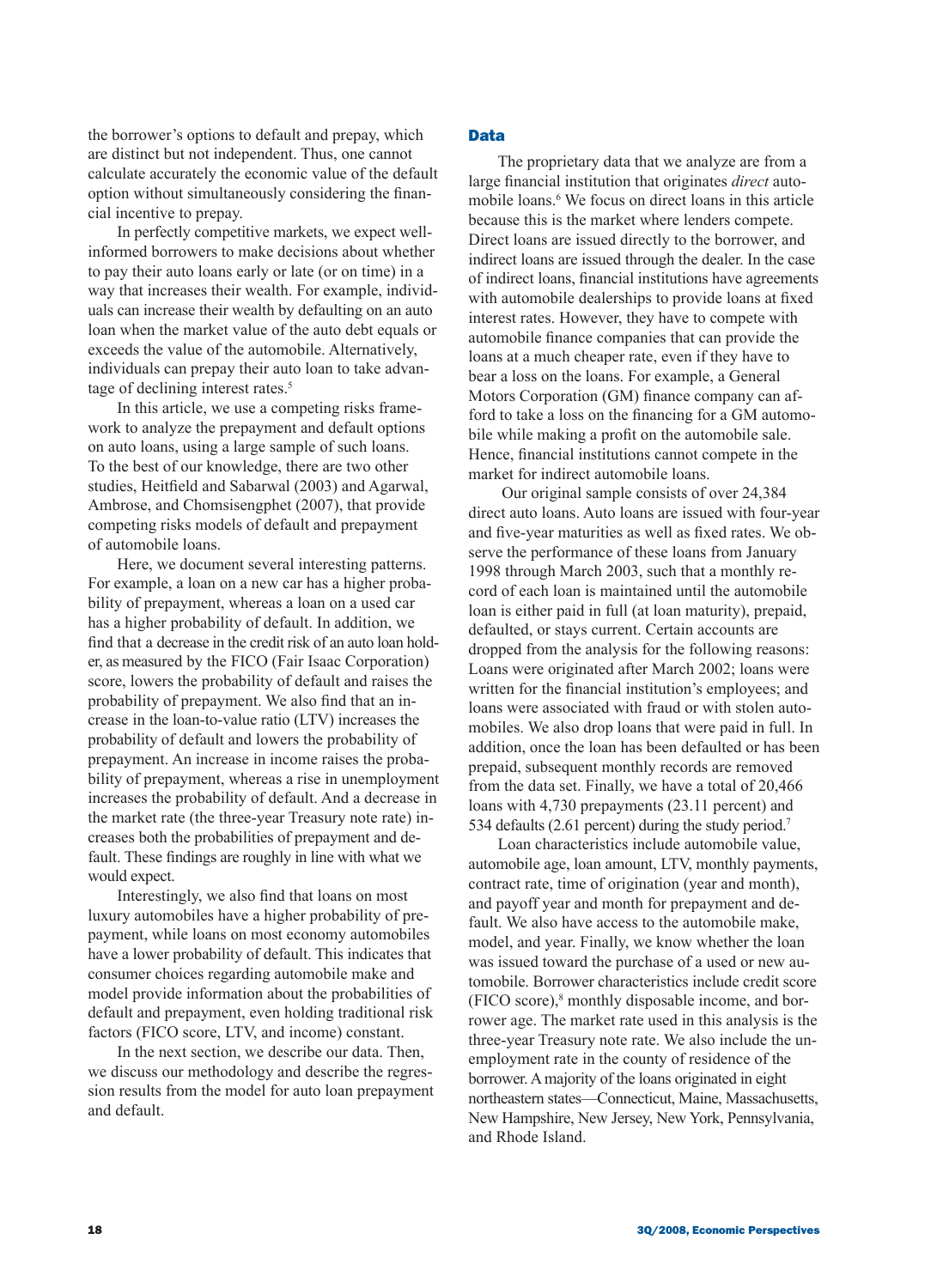## Table 1 **Summary statistics for auto loans at origination,**

**1998–2003**

|                               | 75<br>percent<br>level | Median | 25<br>percent<br>level |
|-------------------------------|------------------------|--------|------------------------|
| Blue book value (dollars)     | 22,125                 | 17,875 | 14.875                 |
| Loan amount (dollars)         | 20.544                 | 14.027 | 10.547                 |
| Monthly payment (dollars)     | 318                    | 229    | 158                    |
| Annual percentage rate        | 9.75                   | 8.99   | 8.49                   |
| Monthly income (dollars)      | 5.062                  | 3.416  | 2.357                  |
| FICO score                    | 761                    | 723    | 679                    |
| Loan-to-value ratio (percent) | 92.86                  | 78.47  | 70.90                  |
| Unemployment rate (percent)   | 5.40                   | 4.50   | 2.60                   |
| Owner age (years)             | 50                     | 40     | 31                     |
| Auto age (years)              | 7                      | 4      | 1                      |
| Loan age (months)             | 50                     | 54     | 59                     |

Notes: Blue book value means an auto's market value. FICO score means Fair Isaac Corporation score, which is a credit score with a range of 300–850 (see note 8 for further details).

| <b>TABLE 2</b><br>Summary statistics for loans on all, used, and new autos<br>at origination, 1998-2003 |              |                      |                     |  |  |
|---------------------------------------------------------------------------------------------------------|--------------|----------------------|---------------------|--|--|
|                                                                                                         | All<br>autos | <b>Used</b><br>autos | <b>New</b><br>autos |  |  |
| Blue book value (dollars)                                                                               | 17,875       | 14,283               | 28,382              |  |  |
| Loan amount (dollars)                                                                                   | 14,027       | 10.624               | 24.583              |  |  |
| Monthly payment (dollars)                                                                               | 229          | 193                  | 324                 |  |  |
| Annual percentage rate                                                                                  | 8.99         | 9.00                 | 8.74                |  |  |
| Monthly income (dollars)                                                                                | 3,416        | 3.333                | 3,665               |  |  |
| FICO score                                                                                              | 723          | 722                  | 726                 |  |  |
| Loan-to-value ratio (percent)                                                                           | 78.47        | 74.37                | 87.18               |  |  |
| Unemployment rate (percent)                                                                             | 4.50         | 4.50                 | 4.50                |  |  |
| Owner age (years)                                                                                       | 40           | 39                   | 40                  |  |  |
| Auto age (years)                                                                                        | 4            | 6                    | $\Omega$            |  |  |
| Loan age (months)                                                                                       | 54           | 52                   | 60                  |  |  |

Notes: All values are medians. Blue book value means an auto's market value. FICO score means Fair Isaac Corporation score, which is a credit score with a range of 300–850 (see note 8 for further details).

Table 1 presents summary statistics for all loans. The median loan amount is \$14,027, with a median LTV of 78 percent and a median annual percentage rate (APR) of 8.99 percent. The median FICO score is 723 in our sample, which also happens to be the national median score in 2005 (see note 8). The median monthly disposable income is \$3,416. Finally, the median owner, loan, and car ages are 40 years, 54 months, and 4 years, respectively. The blue book value (the car's market value)<sup>9</sup> at loan origination ranges from  $$4,625$ to \$108,000. These statistics are comparable with the overall statistics for a typical auto loan portfolio.

Next, table 2 compares these median statistics on all auto loans with the median statistics for loans on used cars, as well as loans on new cars. The median FICO scores are 722 and 726 for loans on used and new vehicles, respectively. The median LTV ranges from 74 percent for loans on used automobiles to 87 percent for loans on new automobiles. Finally, the median loan amount is about two and a half times for new cars as compared with that for used cars. These statistics reveal the differences between the borrowers who buy new and used automobiles. Despite these differences, the credit risk characteristics between the borrowers for new versus used autos are not significantly different, as reflected by the similar FICO scores.

Table 3 presents the distribution of loans on used and new automobiles by loan outcome. The first row shows the number of loans that are current at the end of the sample period—that is, those that are not defaulted or prepaid. While 20 percent of loans on used autos and 32 percent of loans on new autos are prepaid, only 2.77 percent of loans on used vehicles and 2.13 percent of loans on new vehicles are defaulted.<sup>10</sup> Overall, 75 percent of all loans are originated for used cars and 25 percent are originated for new ones. The descriptive statistics show that a higher percentage of borrowers who have loans for new automobiles prepay, while a slightly higher percentage of borrowers who have loans for used automobiles default.

Table 4 presents the distribution of the auto loans across the various states. Thirty-three percent of the loans originat-

ed in New York, 22 percent in Massachusetts, and 1 percent in Florida, while 3 percent originated across the 41 states (and the District of Columbia) not listed individually in the table.

Table 5 presents the distribution of the loan origination by quarter. Since most U.S. and European automobile manufacturers typically introduce the new versions of their established models (as well as brand new models) in the third quarter, 41 percent of all auto loans in the sample originated in that quarter. Next, 26 percent of the loans originated in the first quarter. The earned income tax credit (EITC) refunds, which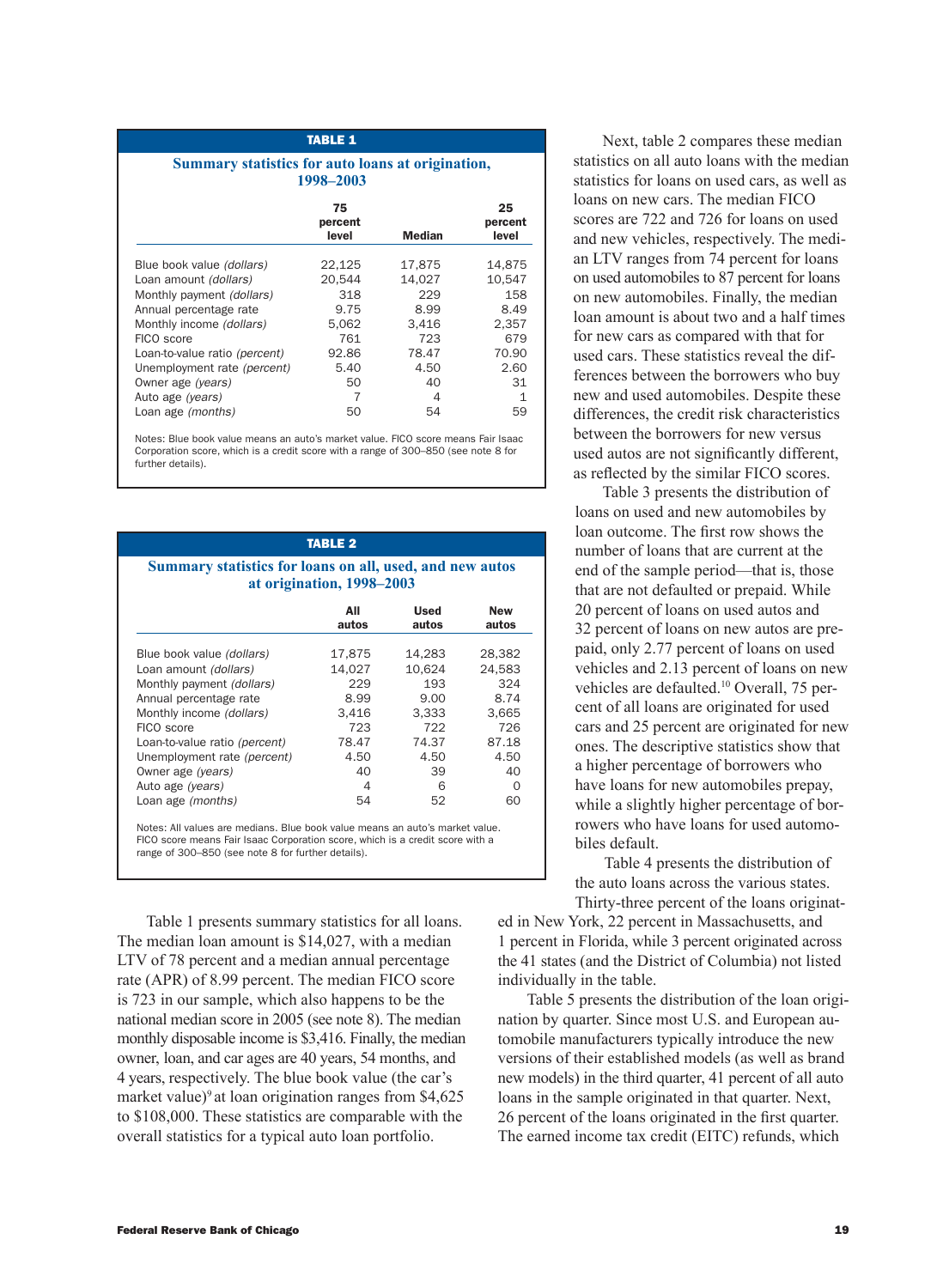## TABLE 3

### **Loans on all, used, and new autos, by loan outcome, 1998–2003**

|               |               | All autos  | <b>Used autos</b> |            |               | New autos  |
|---------------|---------------|------------|-------------------|------------|---------------|------------|
|               | <b>Number</b> | Percentage | <b>Number</b>     | Percentage | <b>Number</b> | Percentage |
| Good accounts | 15.202        | 74.28      | 11.843            | 77.20      | 3.359         | 65.54      |
| Prepayment    | 4.730         | 23.11      | 3.073             | 20.03      | 1.657         | 32.33      |
| Default       | 534           | 2.61       | 425               | 2.77       | 109           | 2.13       |
| Total         | 20.466        | 100.00     | 15.341            | 100.00     | 5.125         | 100.00     |

Note: Good accounts are loans that are current at the end of the sample period—that is, those that are not defaulted or prepaid.

## TABLE 4 **Auto loans, by state, 1998–2003** State **Number** Percentage Connecticut 3,256 15.91 Florida 199 0.97 Maine 782 3.82 Massachusetts 4,418 21.59 New Hampshire 1,099 5.37 New Jersey 2,536 12.39 New York 6,669 32.59 Pennsylvania 296 1.45 Rhode Island 643 3.14 Other states and District of Columbia 568 2.78 Total 20.466 100.00 Note: The percentage column does not total because of rounding.

typically become available to recipients in the first quarter, might help explain why 26 percent of the loans originated then.<sup>11</sup> Finally 18 percent of all auto loans originated in the second quarter, and 15 percent originated in the fourth quarter.<sup>12</sup> Since a majority of the loans in our sample are for used car purchases, this suggests that consumers even tie their used automobile buying decisions to the introduction of the new automobiles. This is evident from the distribution of the loans for used car purchases by quarter. The distribution is fairly similar to that of the loans for new car purchases. Finally, table 6 provides a distribution

of the auto loans by auto make. Loans on Chevy automobiles constitute the largest percentage, and those on Jaguar and Porsche automobiles constitute the smallest shares.

## *Variables*

In our regression results for default and prepayment, the dependent variable can take on the following values: Current = 0, prepay = 1, and default = 2. We regress this variable against a variety of independent variables that control for the economic environment as well as various borrower risk factors.

We first isolate variables to capture the prepayment option. To approximate the prepayment option, we follow the approach outlined in Calhoun and Deng (2002) and construct an auto loan prepayment premium that is defined as *PPOption*<sub>t-6</sub> =  $(r_{ct-6} - r_{mt-6})/(r_{mt-6})$ , where  $r_{ct-6}$  is the coupon rate on the existing auto loan and  $r_{m\ell}$  is the three-year Treasury note rate.<sup>13</sup> We expect  $\overline{PPOption}_{t-6}$  to be positively related to prepayment behavior—that is, consumers are more likely to prepay and trade in their cars with the decline in the prevailing three-year Treasury note rate relative to the original loan coupon rate.

To determine the impact of differences in auto depreciation rates on loan termination probabilities, we estimated the depreciation schedule for each auto manufacturer based on the five-year market values for autos reported by the National Automobile Dealers

|                |               |            | <b>TABLE 5</b> | Loan originations for all, used, and new autos, by quarter, 1998–2003 |               |            |
|----------------|---------------|------------|----------------|-----------------------------------------------------------------------|---------------|------------|
|                |               | All autos  |                | <b>Used autos</b>                                                     |               | New autos  |
|                | <b>Number</b> | Percentage | <b>Number</b>  | Percentage                                                            | <b>Number</b> | Percentage |
| First quarter  | 5.289         | 25.84      | 4.034          | 26.30                                                                 | 1.255         | 24.49      |
| Second quarter | 3.714         | 18.15      | 3.157          | 20.58                                                                 | 557           | 10.87      |
| Third quarter  | 8.478         | 41.42      | 6.053          | 39.46                                                                 | 2.425         | 47.32      |
| Fourth quarter | 2.985         | 14.59      | 2.097          | 13.67                                                                 | 888           | 17.33      |
| Total          | 20.466        | 100.00     | 15.341         | 100.00                                                                | 5.125         | 100.00     |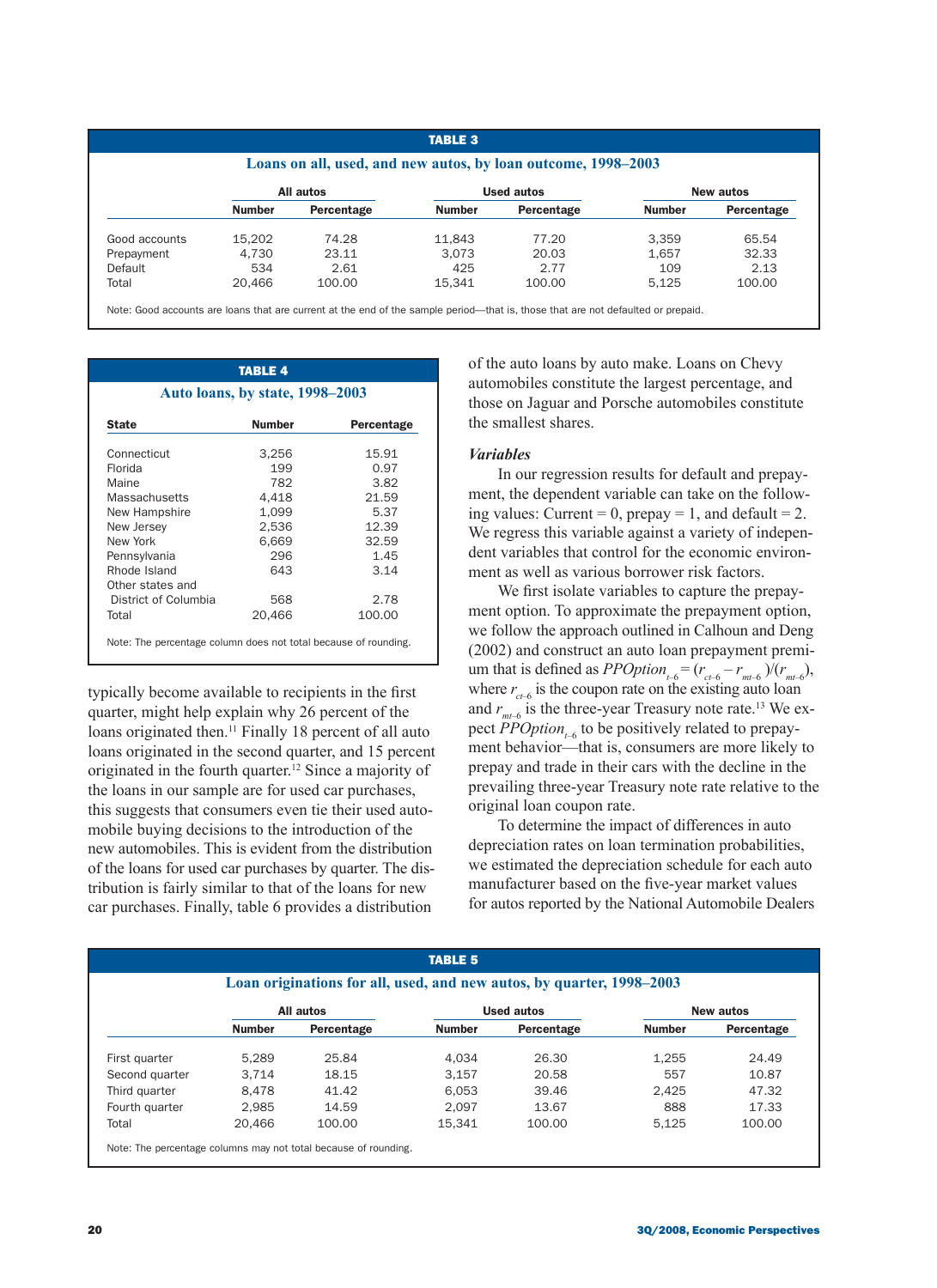| <b>Auto make</b>      | <b>Number</b> | Percentage |
|-----------------------|---------------|------------|
| Acura                 | 608           | 3.0        |
| Audi                  | 270           | 1.3        |
| <b>BMW</b>            | 538           | 2.6        |
| <b>Buick</b>          | 475           | 2.3        |
| Cadillac              | 573           | 2.8        |
| Chevy                 | 2,097         | 10.2       |
| Chrysler              | 390           | 1.9        |
| Dodge                 | 1,342         | 6.6        |
| Geo                   | 467           | 2.3        |
| <b>General Motors</b> | 449           | 2.2        |
| Honda                 | 1,919         | 9.4        |
| Hyundai               | 125           | 0.6        |
| Infinity              | 218           | 1.1        |
| Isuzu                 | 157           | 0.8        |
| Jaguar                | 78            | 0.4        |
| Jeep                  | 1,591         | 7.8        |
| Lexus                 | 187           | 0.9        |
| Lincoln               | 283           | 1.4        |
| Mazda                 | 400           | 2.0        |
| Mercedes-Benz         | 722           | 3.5        |
| Mitsubishi            | 433           | 2.1        |
| Nissan                | 1,674         | 8.2        |
| Oldsmobile            | 386           | 1.9        |
| Plymouth              | 358           | 1.7        |
| Pontiac               | 628           | 3.1        |
| Porsche               | 75            | 0.4        |
| Rover                 | 147           | 0.7        |
| Saab                  | 286           | 1.4        |
| Saturn                | 293           | 1.4        |
| Subaru                | 340           | 1.7        |
| Toyota                | 1,963         | 9.6        |
| Volkswagen            | 994           | 4.9        |
| Total                 | 20,466        | 100.0      |

Association (NADA) on its website (www.nada.com). For example, to determine the average expected depreciation for Subaru cars, we collected the estimated market value during the fall of 2003 for Subaru's baselevel Forester, Impreza, and Legacy models from the 1998 model year through the 2002 model year. This provides a rough estimate of the yearly change in value for a base-level model experiencing an average driving pattern (as determined by the NADA). For each model, we then calculate the simple yearly depreciation experienced by the base car model (without considering possible upgrades or add-ons), and we average the expected depreciation by manufacturer. Unfortunately, given the heterogeneous nature of the models from year to year, we are unable to match all models to a set of used car values. Thus, we assumed that all models for each manufacturer follow a similar depreciation schedule. Obviously, our valuation algorithm is only an approximation, since the values of individual

cars will vary based on the idiosyncratic driving habits of the borrowers.

Based on these estimated changes in car prices, we construct the monthly loan-to-value ratio (*CLTV*). We expect the monthly loan-to-value ratio to be positively related to default probability because the higher depreciation in the auto value (holding other things constant) serves to increase the loan-to-value ratio. Given the significant depreciation in auto value upon purchase, many borrowers have an auto loan balance greater than the current car value. Thus, including *CLTV* allows for a direct test for the link between auto quality and credit performance. That is, if an auto manufacturer produces a disproportionate number of lowquality cars, then the secondary market value for the manufacturer's cars will reflect this lower quality.

In addition to changes in the auto value relative to the debt burden, we also capture changes in borrower credit constraints via the time-varying borrower credit score (*FICO*). Borrower credit history is one of the key determinants of auto loan approval. Thus, we expect the FICO score to be negatively related to default probability, implying that borrowers with lower current FICO scores are more likely to default on their auto loans.14

Local economic conditions may also affect borrower loan termination decisions. For example, borrowers facing possible job losses are more likely to default because they may be unable to continue making loan payments. We use the county unemployment rate (*Unemployment*), updated monthly, as a proxy for local economic conditions; the unemployment rate is for the county of residence of the borrower. Finally, we include a series of dummy variables that denote the borrower's location (state) to control for unobserved heterogeneity in local economic conditions.

We also control for other variables, such as the age of the borrower, state-specific effects, account seasoning (time since loan origination), and calendar time effects. Lastly, we also control for the make, model, and year of the automobile. It is well documented that different auto makes and models have different depreciation functions, so an auto make dummy will help isolate the auto make's specific depreciation. For example, Aizcorbe, Corrado, and Doms (2000) and Corrado, Dunn, and Otoo (2003) use fixed effects models by assigning dummy variables for each automobile make, which can be used as a proxy for the measurement of the physical characteristics of the automobile make. Since the characteristics of an automobile are fixed, the dummy variables capture the cross-sectional variation in the auto's market values.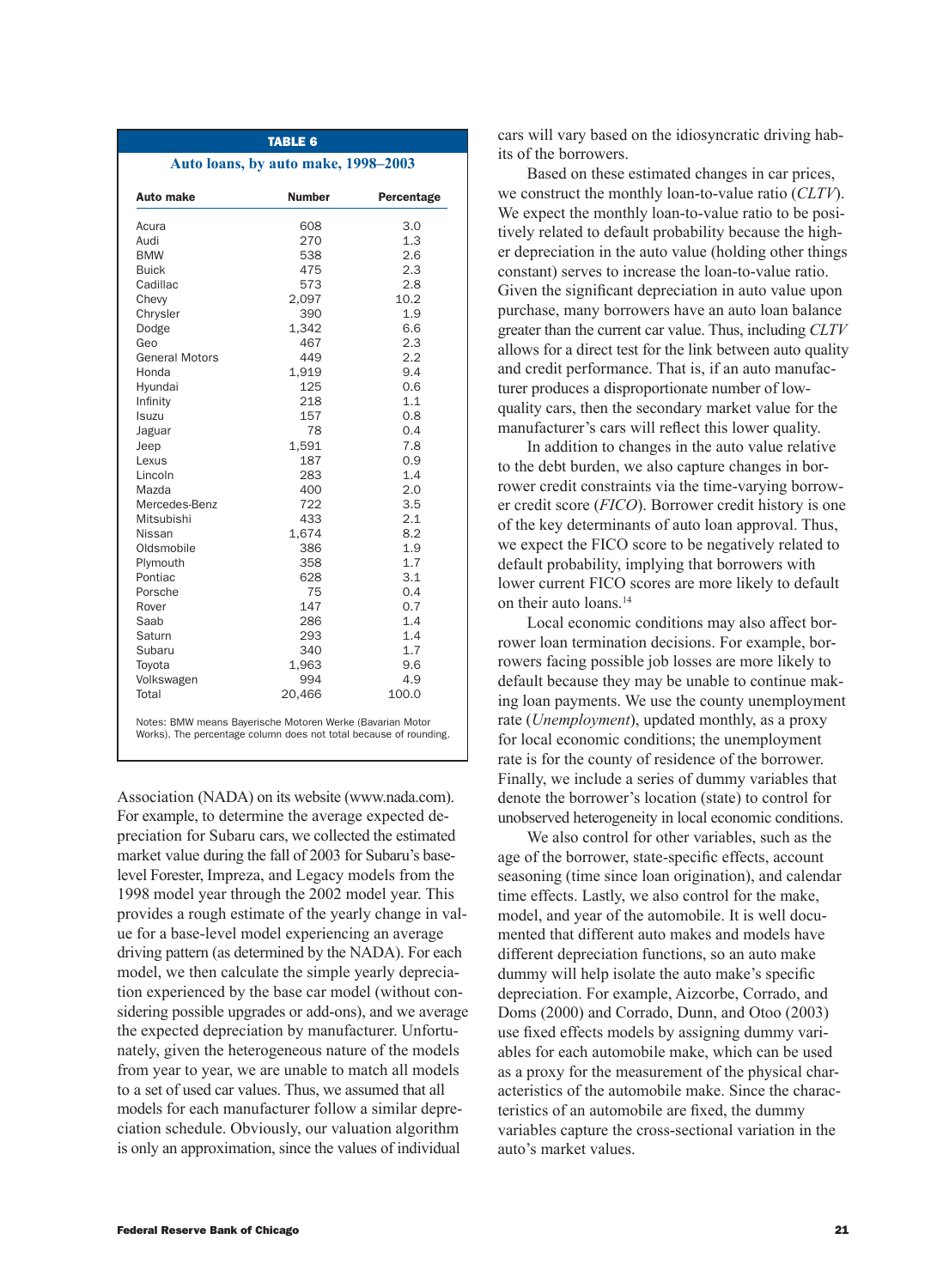### Methodology

Using a loan-level model, we empirically evaluate the effect of market changes in interest rate exposure on prepayment risk for an automobile loan portfolio. We also do this for the effect of liquidity constraints as measured by FICO scores—and the effect of unemployment on default risk. Previous empirical prepayment and default models using loan-level data are typically based on techniques of survival analysis (originally used in biological studies of mortality).<sup>15</sup> Kalbfleisch and Prentice (1980) and Cox and Oakes (1984) provide a classic statistical treatment of the topic. For further details, see the appendix.

Since our primary purpose is to determine how borrower consumption decisions can affect loan performance, we follow Gross and Souleles (2002) and separate *x<sup>j</sup>* into components representing borrower risk characteristics, economic conditions, and consumption characteristics. Specifically, we assume that

1)  $x'_i\beta_i = \beta_0 \tau_i + \beta_1 State_i + \beta_2 risk_{i} + \beta_3 econ_{i} + \beta_4 car_{i}$ 

where τ<sub>*t*</sub> represents a series of dummy variables corresponding to calendar quarters that allow for shifts over time in the propensity to default or prepay; *State<sup>i</sup>* represents a series of dummy variables corresponding to the state of residence of the borrower; *risk*<sub>*i*</sub> represents a set of borrower characteristics, including credit score, that reflect the lender's underwriting criteria; *econ*<sub>*i*</sub> is a set of variables capturing changes in local economic conditions; and *car*<sub>*i*</sub> is a set of variables identifying information concerning the type of car purchased.

### Empirical results

We look at the results from the competing risks model that capture the determinants of auto loan prepayment and default. Table 7 presents the results.<sup>16</sup> We control for state dummies, loan age, owner age, and quarter time dummies.

The results (estimated coefficients) in the first column of data show that the probability of default is higher in the first, second, third, and fourth quarters of 2000. However, the probability of default is lower in the first and second quarters of 1999. Also, the results in the fourth column show the probability of prepayment is higher in the first, second, third, and fourth quarters of 2002, but the probability of prepayment is lower in the fourth quarter of 2000. These results highlight the effects of macroeconomic conditions on default and prepayment probabilities. Because of weakening macroeconomic conditions in 2000, there were more defaults and fewer prepayments. However, with dropping interest rates and subsequent attractive automobile offers—some of which featured no closing costs, zero percent financing, and no down payment—prepayment and trade-in rates in 2002 were much higher. These results are consistent with the literature on consumer durable goods purchases, transactions costs, and liquidity constraints.<sup>17</sup>

Next, we look at the automaker control variables. The competing risks model contains 31 dummy variables denoting the various automakers. The estimated coefficients provide interesting insights into the prepayment and default behavior of the borrowers with respect to the makes of the automobiles they eventually purchase. Specifically, we find that loans for most luxury automobile makes, such as Lexus, BMW, and Cadillac, have a higher probability of prepayment, while loans for most economy automobile makes, such as Geo, Buick, and Honda, have a lower probability of default. It is interesting that some luxury automobiles (for example, Jaguar and Saab) have higher probabilities of default *and* prepayment. This implies that certain luxury automobiles have a premium in the used car market; luxury vehicles in the used car market are preferred by liquidity-constrained consumers.

We interpret the results from the ninth and tenth rows (*Owner age* and *Owner age*<sup>2</sup>) of table 7, and find that younger borrowers (those below the median age of 40) have a higher probability of default than the older borrowers (those at the median age of 40 and above). We also find that the older borrowers have a higher probability of prepayment than their younger counterparts. The results also confirm that younger borrowers are liquidity constrained and thus more likely to own a used automobile. Account seasoning (time since loan origination) increases both the probabilities of default and prepayment—our interpretation of the results from the eleventh and twelfth rows (*Loan age* and *Loan age*<sup>2</sup> ) of table 7. These results are intuitive.

Finally, we look at some of the important determinants of default and prepayment as indicated by the option value theory. First, the results show that the auto loan prepayment premium (*PPOptiont–6*) is positive and statistically significant for the probability of prepayment and also, surprisingly, for the probability of default. The first result indicates that the higher the difference between the auto loan rate and the market rate is, the higher the probability of prepayment and trade-in. Again, this result is consistent with the literature on consumer durable goods purchases. A trade-in at lower interest rates both lowers the monthly payments out of disposable income and increases the share of durable goods in household wealth. However, it is a little surprising that a bigger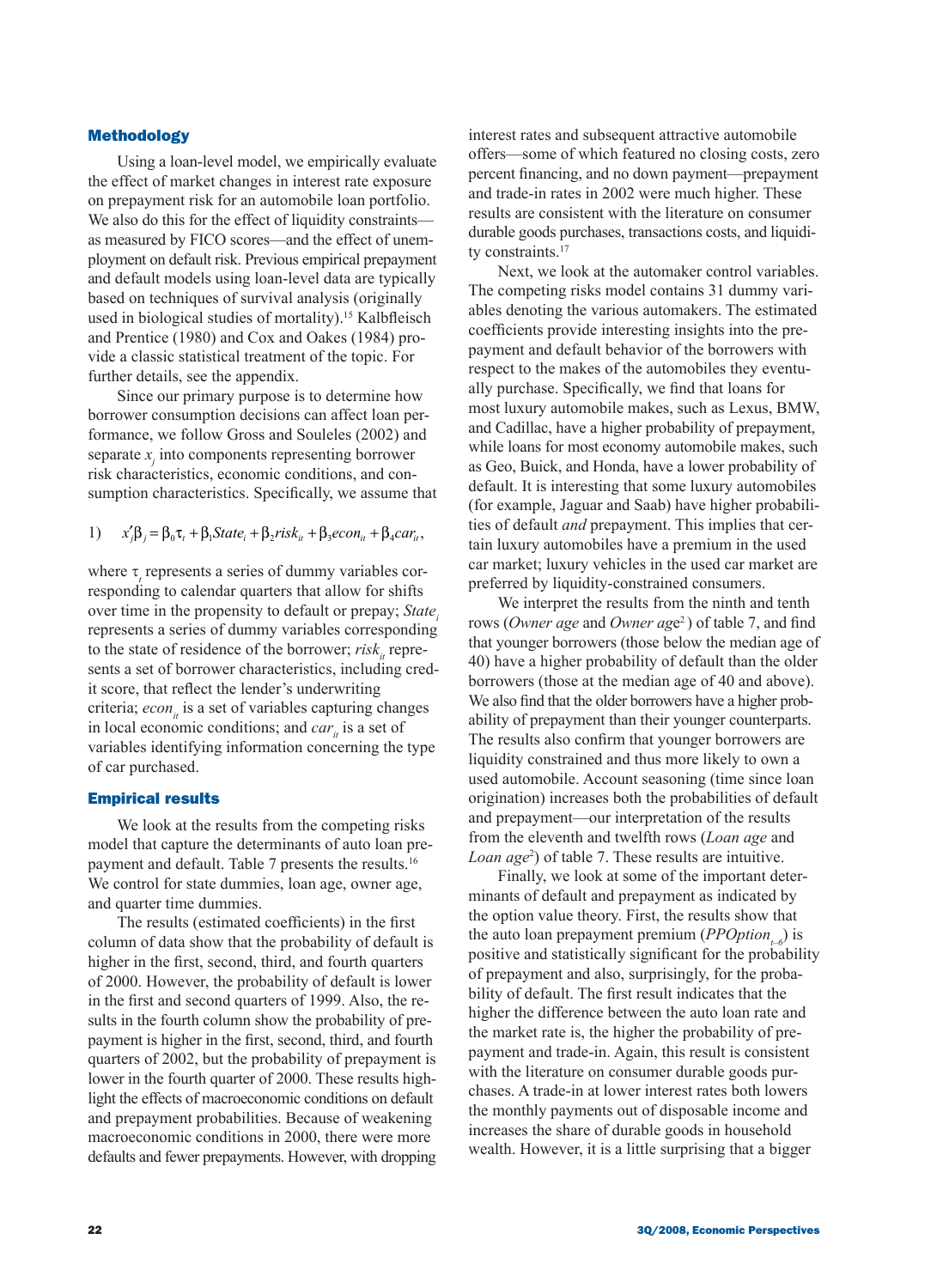## TABLE 7

# **Competing risks model of auto loan termination through default and prepayment**

|                                     | <b>Default</b>     |                  |                  | Prepayment          |                  |                  |  |
|-------------------------------------|--------------------|------------------|------------------|---------------------|------------------|------------------|--|
|                                     | <b>Coefficient</b> | <b>Standard</b>  |                  | <b>Coefficient</b>  | <b>Standard</b>  |                  |  |
|                                     | value              | error            | p value          | value               | error            | p value          |  |
| Intercept                           | 6.8050             | 0.6265           | 0.0001           | $-5.3690$           | 0.3243           | 0.0001           |  |
| New auto dummy                      | $-0.0261$          | 0.0113           | 0.0224           | 0.0540              | 0.0258           | 0.0331           |  |
| Monthly income <sub>to</sub> /1,000 | $-0.0200$          | 0.0170           | 0.3608           | 0.0280              | 0.0072           | 0.0001           |  |
| $FICO_{t-6}$                        | $-0.0166$          | 0.0004           | 0.0001           | 0.0010              | 0.0003           | 0.0001           |  |
| Unemployment $_{t=6}$               | 0.2262             | 0.0783           | 0.0039           | 0.1613              | 0.0414           | 0.0001           |  |
|                                     |                    | 0.2958           |                  | 1.4485              | 0.1338           | 0.0001           |  |
| $CLTV_{t-6}$                        | 1.0110             |                  | 0.0006           |                     |                  |                  |  |
| Payment $_{t-6}$                    | 0.0002             | 0.0001           | 0.0166           | 0.0002              | 0.0000           | 0.0001           |  |
| $PPOption_{t-6}$                    | 0.2917             | 0.0754           | 0.0001           | 0.0419              | 0.0178           | 0.0380           |  |
| Owner age                           | -0.0941            | 0.0137           | 0.0001           | $-0.0338$           | 0.0066           | 0.0001           |  |
| Owner $age2$                        | 0.0009             | 0.0002           | 0.0001           | 0.0003              | 0.0001           | 0.0001           |  |
| Loan age                            | 0.0316             | 0.0147           | 0.0311           | 0.1293              | 0.0083           | 0.0001           |  |
| Loan age $2$                        | $-0.0013$          | 0.0002           | 0.0001           | 0.0023              | 0.0002           | 0.0001           |  |
| 1999:01 dummy                       | $-0.4023$          | 0.2131           | 0.0591           | 0.1148              | 0.0796           | 0.1492           |  |
| 1999:02 dummy                       | $-0.5659$          | 0.2080           | 0.0065           | 0.0029              | 0.0803           | 0.9714           |  |
| 1999:03 dummy                       | 0.0793             | 0.1726           | 0.6459           | 0.1267              | 0.0761           | 0.0962           |  |
| 1999:04 dummy                       | 0.1832             | 0.1722           | 0.2876           | $-0.1608$           | 0.0825           | 0.0514           |  |
| 2000:01 dummy                       | 0.3297             | 0.1727           | 0.0562           | $-0.0198$           | 0.0824           | 0.8100           |  |
| 2000:02 dummy                       | 0.3799             | 0.1782           | 0.0331           | 0.9646              | 0.0695           | 0.0001           |  |
| 2000:03 dummy                       | 0.4669             | 0.1892           | 0.0136           | 0.0047              | 0.0905           | 0.9586           |  |
| 2000:04 dummy                       | 0.5381             | 0.1905           | 0.0047           | $-0.3303$           | 0.1005           | 0.0010           |  |
|                                     | 0.1727             | 0.2017           |                  |                     |                  |                  |  |
| 2001:01 dummy                       |                    |                  | 0.3919           | $-0.1096$           | 0.0983           | 0.2650           |  |
| 2001:02 dummy                       | 0.3351             | 0.1927           | 0.0821           | 0.0978              | 0.0942           | 0.2989           |  |
| 2001:03 dummy                       | 0.1187             | 0.1909           | 0.5340           | $-0.0554$           | 0.0990           | 0.5755           |  |
| 2001:04 dummy                       | 0.2523             | 0.1711           | 0.1402           | 0.4236              | 0.0842           | 0.0001           |  |
| 2002:01 dummy                       | 0.1721             | 0.1588           | 0.2784           | 0.1738              | 0.0933           | 0.0625           |  |
| 2002:02 dummy                       | $-0.0476$          | 0.1628           | 0.7701           | 0.2261              | 0.0967           | 0.0194           |  |
| 2002:03 dummy                       | 0.2841             | 0.1579           | 0.0720           | 0.3618              | 0.0891           | 0.0001           |  |
| 2002:04 dummy                       | 0.1600             | 0.1567           | 0.3072           | 0.4911              | 0.0863           | 0.0001           |  |
| Connecticut dummy                   | $-0.3784$          | 0.1035           | 0.0003           | $-0.5174$           | 0.0505           | 0.0001           |  |
| Florida dummy                       | 0.3926             | 0.2116           | 0.0636           | $-0.2428$           | 0.1551           | 0.1175           |  |
| Maine dummy                         | $-0.3781$          | 0.1885           | 0.0449           | $-0.1795$           | 0.0846           | 0.0339           |  |
| New Hampshire dummy                 | $-0.7172$          | 0.1870           | 0.0001           | $-0.1575$           | 0.0677           | 0.0200           |  |
| New Jersey dummy                    | $-0.4121$          | 0.1482           | 0.0054           | $-0.1850$           | 0.0672           | 0.0059           |  |
| New York dummy                      | 0.1724             | 0.1406           | 0.2201           | $-0.2060$           | 0.0785           | 0.0087           |  |
| Pennsylvania dummy                  | $-0.5487$          | 0.4691           | 0.2421           | $-0.2002$           | 0.1775           | 0.2595           |  |
| Rhode Island dummy                  | 0.0493             | 0.1593           | 0.7570           | $-0.2028$           | 0.0962           | 0.0350           |  |
|                                     |                    |                  |                  |                     |                  |                  |  |
| Acura dummy                         | $-0.4570$          | 0.2379           | 0.0547           | 0.0951              | 0.1089           | 0.3828           |  |
| Audi dummy                          | $-1.7109$          | 0.7163           | 0.0169           | 0.3795              | 0.1553           | 0.0145           |  |
| <b>BMW</b> dummy                    | $-0.1186$          | 0.2486           | 0.6334           | 0.4202              | 0.0969           | 0.0001           |  |
| Buick dummy                         | $-1.0463$          | 0.4209           | 0.0129           | $-0.1134$           | 0.1158           | 0.3272           |  |
| Cadillac dummy                      | 0.2226             | 0.2694           | 0.4087           | 0.3811              | 0.1233           | 0.0020           |  |
| Chevy dummy                         | $-0.1028$          | 0.1296           | 0.4275           | 0.1509              | 0.1586           | 0.3241           |  |
| Chrysler dummy                      | $-0.1220$          | 0.3140           | 0.6976           | 0.2540              | 0.2335           | 0.3121           |  |
| Dodge dummy                         | 0.3696             | 0.1240           | 0.0029           | 0.1048              | 0.0691           | 0.1295           |  |
| Geo dummy                           | $-1.3232$          | 0.7141           | 0.0639           | $-0.2126$           | 0.2185           | 0.3305           |  |
| General Motors dummy                | $-0.1937$          | 0.2665           | 0.4672           | 0.2865              | 0.2008           | 0.3234           |  |
| Honda dummy                         | $-0.3666$          | 0.1407           | 0.0092           | $-0.0533$           | 0.0686           | 0.4369           |  |
| Hyundai dummy                       | $-0.4782$          | 0.4664           | 0.3052           | $-0.1337$           | 0.2423           | 0.5812           |  |
| Infinity dummy                      | $-0.4485$          | 0.4590           | 0.3286           | 0.3301              | 0.1558           | 0.0404           |  |
| Isuzu dummy                         | 0.2555             | 0.2619           | 0.3292           | $-0.0585$           | 0.1777           | 0.7419           |  |
| Jaguar dummy                        | 1.1264             | 0.5201           | 0.0303           | 0.7451              | 0.3425           | 0.0296           |  |
| Jeep dummy                          | $-0.0876$          | 0.1508           | 0.5615           | 0.0910              | 0.0711           | 0.2008           |  |
| Lexus dummy                         | 0.0036             | 0.2906           | 0.9902           | 0.6604              | 0.1302           | 0.0001           |  |
| Lincoln dummy                       | 0.5613             | 0.2093           | 0.0073           | 0.1187              | 0.1241           | 0.3388           |  |
|                                     |                    |                  |                  |                     |                  |                  |  |
| Mazda dummy                         | 0.1673             | 0.1734           | 0.3344           | $-0.1009$           | 0.1149           | 0.3798           |  |
|                                     |                    |                  |                  |                     |                  |                  |  |
| Mercedes-Benz dummy                 | 0.3848             | 0.1656           | 0.0201           | 0.0950              | 0.0908           | 0.2953           |  |
| Mitsubishi dummy<br>Nissan dummy    | 0.0848<br>-0.1012  | 0.1833<br>0.1368 | 0.6437<br>0.4596 | 0.1854<br>$-0.0020$ | 0.0998<br>0.0730 | 0.0633<br>0.9779 |  |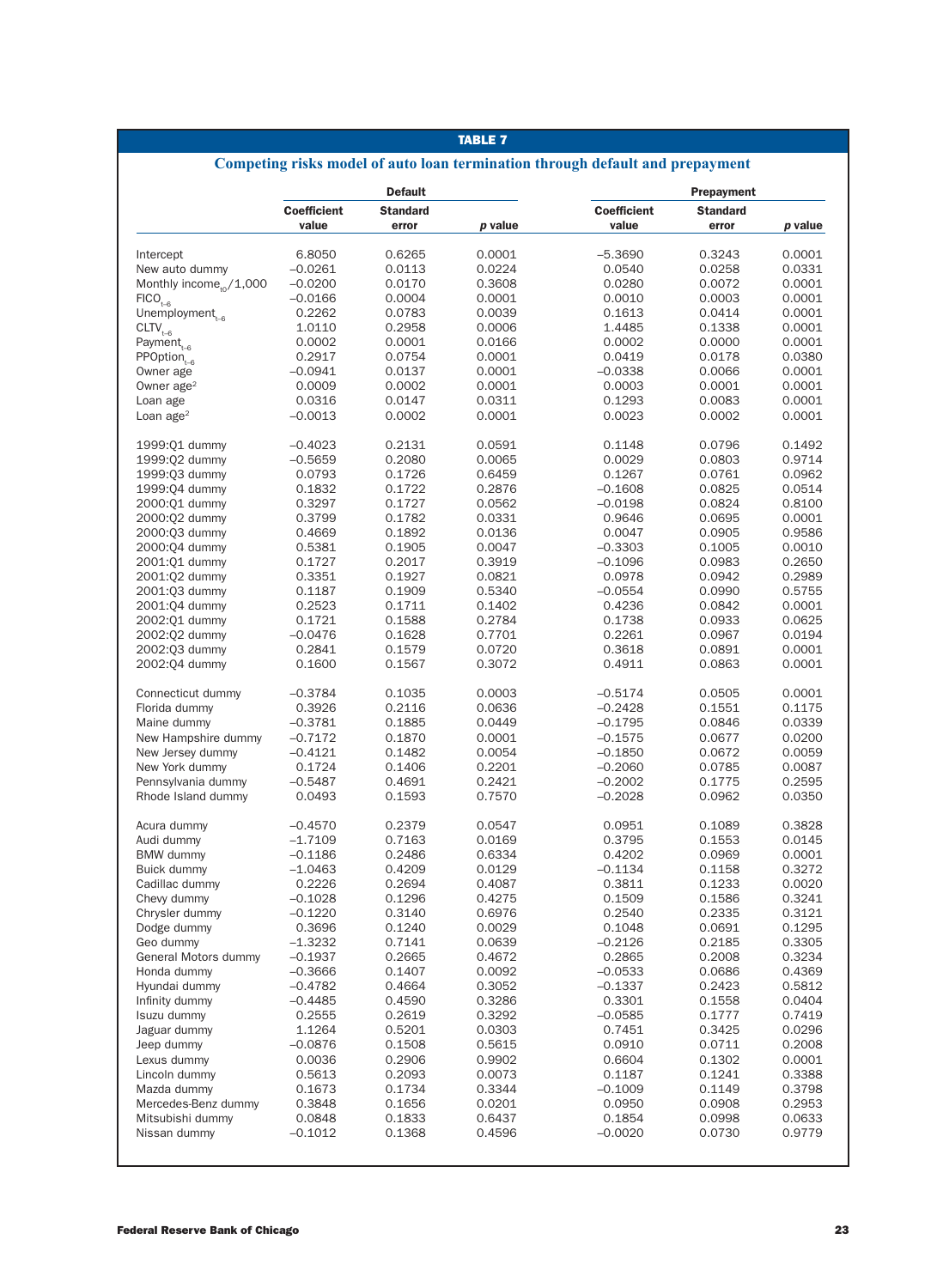#### TABLE 7 (CONTINUED)

### **Competing risks model of auto loan termination through default and prepayment**

|                      | <b>Default</b>              |                          |         |                             | Prepayment               |         |
|----------------------|-----------------------------|--------------------------|---------|-----------------------------|--------------------------|---------|
|                      | <b>Coefficient</b><br>value | <b>Standard</b><br>error | p value | <b>Coefficient</b><br>value | <b>Standard</b><br>error | p value |
| Oldsmobile dummy     | 0.0114                      | 0.2588                   | 0.9647  | $-0.0152$                   | 0.1196                   | 0.8988  |
| Plymouth dummy       | $-0.1911$                   | 0.2723                   | 0.4828  | $-0.0039$                   | 0.1213                   | 0.9744  |
| Pontiac dummy        | 0.4209                      | 0.1408                   | 0.0028  | 0.0680                      | 0.0933                   | 0.4665  |
| Rover dummy          | 0.4033                      | 0.5117                   | 0.4306  | 0.2235                      | 0.2367                   | 0.3451  |
| Saab dummy           | 0.6634                      | 0.2367                   | 0.0051  | 0.3294                      | 0.1153                   | 0.0043  |
| Saturn dummy         | $-0.3285$                   | 0.2982                   | 0.2707  | $-0.0927$                   | 0.1454                   | 0.5235  |
| Subaru dummy         | $-0.5246$                   | 0.3898                   | 0.1784  | 0.0388                      | 0.1343                   | 0.7726  |
| Tovota dummy         | $-0.0780$                   | 0.1376                   | 0.5707  | $-0.1041$                   | 0.0688                   | 0.1305  |
| Volkswagen dummy     | $-0.1601$                   | 0.1741                   | 0.3579  | 0.1278                      | 0.0759                   | 0.0922  |
| Log likelihood ratio | 1.389                       |                          |         |                             |                          |         |
| Number of accounts   | 20.466                      | 534                      |         |                             | 4.730                    |         |

Notes: FICO score means Fair Isaac Corporation score, which is a credit score with a range of 300–850 (see note 8 for further details). LTV means loan-to-value ratio. BMW means Bayerische Motoren Werke (Bavarian Motor Works). Porsche is excluded from the regression analysis because there are no defaults on loans for Porsches in the sample.

difference in the loan rate and the market rate also increases the probability of default. One possible explanation is that liquidity-constrained consumers, who have bad credit risk profiles, are priced out of the low market rates, but the option to default remains valuable.

Monthly payments, or the debt service burden  $(Payment<sub>t-6</sub>)$ , are also positively related to both the probability of prepayment and probability of default. We expect that a higher debt service burden for liquidity-constrained consumers could lead to a higher probability of default; however, it could also lead to a higher probability of prepayment for consumers who do not have liquidity constraints.<sup>18</sup> Monthly income (*Monthly income*<sub>*t*0</sub>) is negatively related to default but positively related to prepayment. This result is consistent with theory. The county unemployment rate (*Unemployment<sub>t-6</sub>*) is positively related to both the probabilities to default and prepay. Once again we expect a higher unemployment rate to lead to a higher default probability, but higher unemployment could also lead some to prepay and cash out equity from their automobiles. These results are largely consistent with Heitfield and Sabarwal (2003).

Next, we look at the monthly loan-to-value ratio  $(CLTV_{\text{ref}})$ , the FICO score (*FICO*<sub>*t<sub>+6</sub>*), and the new</sub> auto indicator. All three of these are measures of liquidity constraints. As expected, liquidity-constrained consumers are more likely to have a high LTV and a low FICO score, and they are more likely to buy used automobiles. The results show that the FICO score is negatively related to default probability, LTV is positively related to default probability, and the new auto indicator is negatively related to default probability.

Moreover, a higher FICO score and a new auto indicator lead to a higher probability of prepayment, and a higher LTV leads to a higher probability of prepayment. (Heitfield and Sabarwal [2003] do not control for LTV, FICO, automobile age, automobile make, and income, so we cannot compare our results with theirs.)

### *Marginal effects*

Table 8 presents the marginal effect of a borrower owning a new automobile on prepayment and default rates of auto loans over a 30-month period. This table also shows the marginal effects of changes in FICO score, LTV, auto loan prepayment premium, income, and county unemployment rate on the prepayment and default rates of automobile loans over a 30-month span. The results show that a borrower owning a new automobile reduces the probability of default by as much as 15 percent but raises the probability of prepayment by 13 percent. An increase of 20 points in the FICO score lowers the probability of default by 12 percent but raises the probability of prepayment by 8 percent. These results suggest that an increase in the credit risk profile or an ease in liquidity constraints reduces one type of hazard (default) but increases another type of hazard (prepayment). A 5 percent drop in LTV reduces the probability of default by 4 percent but increases the probability of prepayment by 7 percent. This would indicate that a drop in LTV raises the overall wealth of the household. Next we note that a 10 percent increase in income raises the probability of prepayment by 8 percent. These results are consistent with the theoretical literature on consumer durable goods purchases and liquidity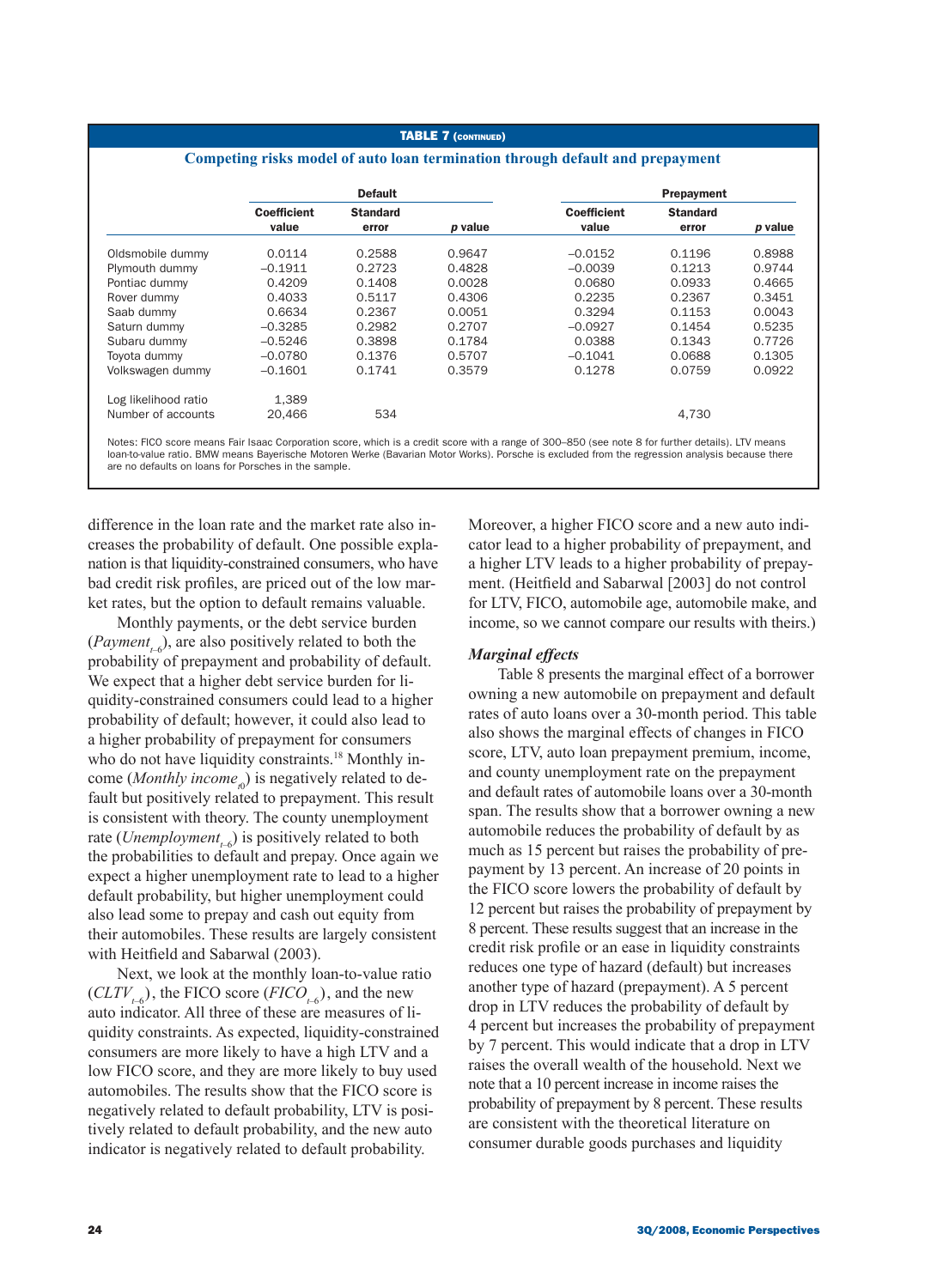| <b>TABLE 8</b>                                            |
|-----------------------------------------------------------|
| Marginal effects on auto loan termination through default |
| and prepayment over a 30-month period                     |

|                                                       | <b>Default</b> | <b>Prepayment</b> |
|-------------------------------------------------------|----------------|-------------------|
|                                                       | (percent)      | (percent)         |
| New auto                                              | $-15$          | 13                |
| FICO score increase by 20 points                      | $-12$          | 8                 |
| Loan-to-value ratio<br>decrease by 5 percent          |                |                   |
| Auto loan prepayment premium<br>increase by 1 percent | 3              | 6                 |
| Income increase by 10 percent                         | O              | 8                 |
| County unemployment rate<br>increase by 1 percent     | 9              | З                 |

Notes: FICO score means Fair Isaac Corporation score, which is a credit score with a range of 300–850 (see note 8 for further details). For details on the calculation of the auto loan prepayment premium, see p. 20. The county unemployment rate is for the county of residence of the borrower.

constraints (Eberly, 1994). A 1 percent increase in the county unemployment rate significantly increases the probability of default by as much as 9 percent. This is a fairly striking result and suggests that liquidity constraints can significantly increase default rates. Finally, a 1 percent decrease in the market interest rate in relation to the auto loan annual percentage rate—that is, a 1 percent increase in the auto loan prepayment premium—increases prepayment probability by 6 percent. The results also suggest that the decrease in the market rate will increase the probability of default by 3 percent. One possible explanation for these results could be that liquidity-constrained consumers may not be able to get favorable interest rates on their loans.

### Conclusion

Automobiles are highly visible consumption goods that are often purchased on credit. In this article, we use a unique proprietary data set of individual automobile loans to assess whether borrower consumption choice reveals information about future loan performance. Given that individual self-selection is evident in the automobile market (as in the auto insurance market and the mortgage market), a natural question arises as to whether this self-selection also reveals information about the consumer's propensity to prepay or default on an auto loan. We adopt the competing risks framework to analyze these auto loan prepayment and default risks empirically, using a sample of 20,466 individual loans that were issued toward the purchases of both new and used automobiles.

Our results can be summarized as follows. A loan on a new car has a higher probability of prepayment, whereas a loan on a used car has a higher probability of default. A decrease in the credit risk of a loan holder, as measured by the FICO score, lowers the probability of auto loan default and raises the probability of prepayment. An increase in the LTV increases the probability of default and lowers the probability of prepayment. An increase in income raises the probability of prepayment, whereas a rise in unemployment increases the probability of default. A decrease in the market rate (the threeyear Treasury note rate) increases both the

probabilities of prepayment and default. And perhaps most interestingly, we also find that loans on most luxury automobiles have a higher probability of prepayment, while loans on most economy automobiles have a lower probability of default.

Clearly, this study has some limitations. We are only looking at direct auto loans that were originated, for the most part, in Northeast states by a single lender. However, our results imply that lenders could improve the pricing of automobile loans by considering the type of car collateralizing the loan. Although the use of auto make/model information in loan pricing is probably not feasible because of the multitude of make/ model combinations, the results from this study suggest that controlling for differences in default and prepayment patterns based on broader auto types (for example, luxury versus economy) could improve loan pricing.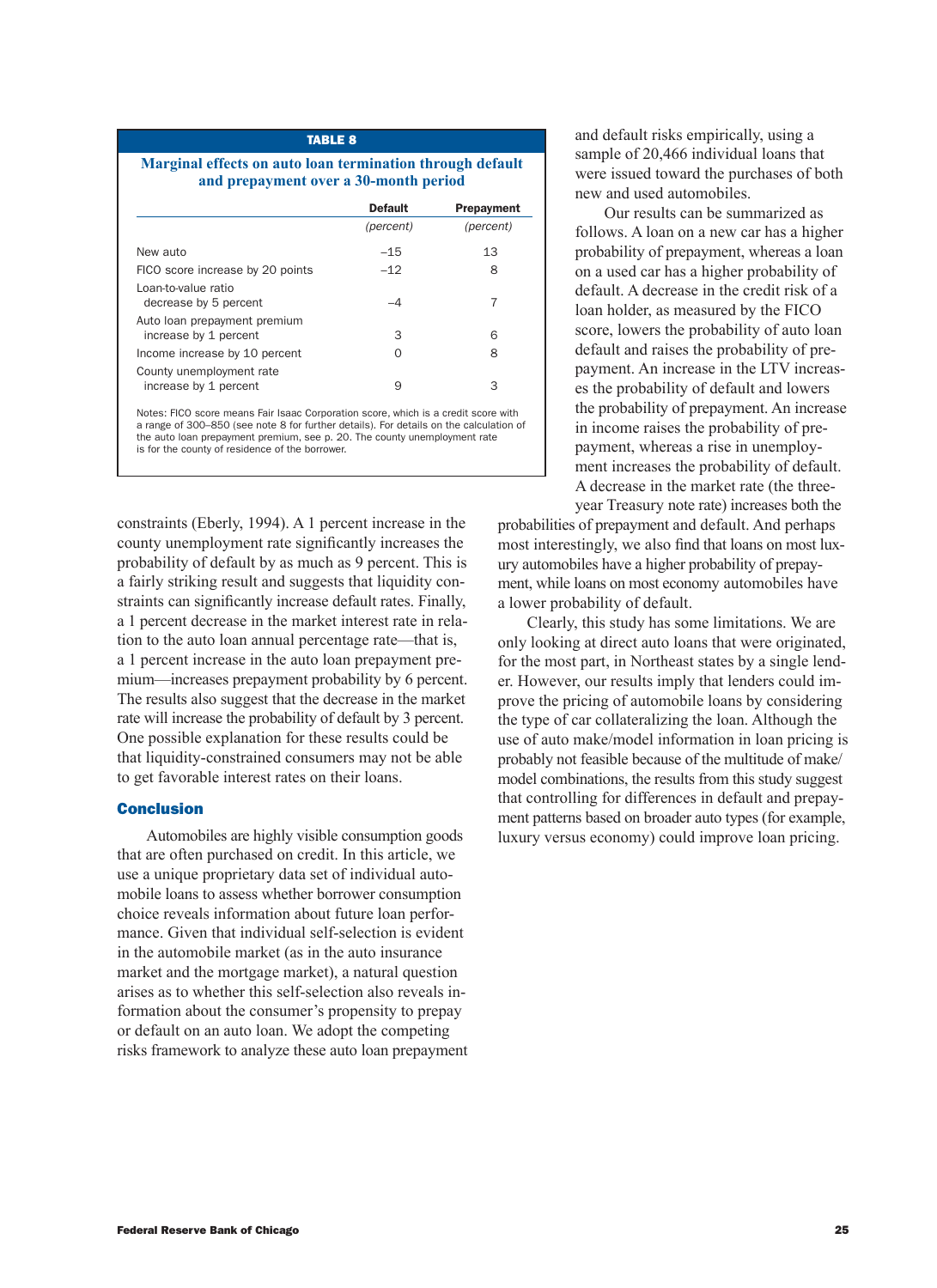### **NOTES**

1 Aizcorbe, Kennickell, and Moore (2003), pp. 16–17, 19;Aizcorbe, Starr, and Hickman (2003) report that in 2001 over 80 percent of new vehicle transactions were financed through loans or leases.

2 See the Federal Reserve's G.19 statistical release (www.federalreserve.gov/releases/g19/Current). While this release also includes debt on mobile homes, education, boats, trailers, or vacations, a vast majority of the debt is on automobiles.

3 For example, based on a sample of auto sales in southern California between September 1999 and October 2000, Dasgupta, Siddarth, and Silva-Risso (2003) report that 24 percent of the transactions were leased, 35 percent were financed through auto dealers, and the remaining 40 percent were most likely financed from third party lenders (credit unions or banks).

4 For example, a borrower with an acceptable credit score may be offered a loan up to \$20,000 conditional on making a 5 percent down payment. Thus, if the borrower purchases an \$18,000 car, the lender provides a \$17,100 loan.

5 Over the years, several studies using loan-level data have investigated the economic drivers of default and prepayment risks on residential mortgages. See Kau et al. (1992, 1995); Deng (1997); Deng and Quigley (2002); Deng, Quigley, and Van Order (2000); Pavlov (2001); Calhoun and Deng (2002); and Ambrose and Sanders (2003).

6 We obtained the sample and permission to use it for our article from a large financial institution under the condition that we keep the institution's identity confidential.

7 In our sample, prepayment is defined as an account that pays off the loan in full before loan maturity, while a default is defined as 60 days past due. We tried alternative definitions for both prepayment (\$2,000, \$3,000, and \$4,000) and default (90 days past due). However, the results are qualitatively the same. Since financial institutions try to repossess the automobile once the account is 60 days past due, our definition is consistent with current practice.

8 FICO scores have a range of 300–850. In 2005, the median FICO score was 723 (see www.businessweek.com/magazine/content/ 05\_48/b3961124.htm). Typically, a FICO score above 800 is considered very good, while a score below 620 is considered poor. As reported on the Fair Isaac Corporation website (www.myfico.com), there is a 400-basis-point interest rate spread for a 15-year home equity loan between borrowers with FICO scores above 760 and those with scores below 580; those with the higher FICO scores obtain a loan with a lower interest rate.

9 The *Kelley Blue Book*, produced by the Kelley Blue Book Company Incorporated, has become so authoritative and popular that the term "blue book value" has become synonymous with a car's market value.

10According to the American Bankers Association (ABA), the national delinquency rate of 30 days past due for all direct automobile loans was 2.4 percent in 2002. This statistic is consistent with the default rates in table 3. It is interesting to note that the delinquency rate for indirect automobile loans was around 1.9 percent in 2002. The lower delinquency rates for indirect loans can be explained as follows. The ABA does not report the loan performance information for auto finance companies and financial institutions that compete in the indirect loans market and that have very stringent origination guidelines. This highlights the point that a study on automobile defaults should distinguish between direct and indirect loans.

<sup>11</sup>Goodman-Bacon and McGranahan (2008) document that EITC eligible households receive over 80 percent of the EITC payments, which averaged \$2,113 in 2004, in the first quarter of the year. They also show that these households tend to spend a sizable portion of their EITC refunds on automobile purchases.

<sup>12</sup>The distributions of loan origination for both new and used automobiles are similar.

<sup>13</sup>We lag the three-year Treasury note rate by six months to avoid endogeneity. We also conduct similar analyses with both five-year and one-year Treasury note rates; the results are qualitatively similar. In fact, we lag all other variables by six months as well.

<sup>14</sup>In a separate regression, we also include the square terms of *CLTV* and *FICO* to control for any nonlinearity in explaining the prepayment and default rates. These results are not reported in this article.

<sup>15</sup>These techniques have also found frequent application in industrial engineering failure time studies.

<sup>16</sup>We conducted an exhaustive robustness test by including quadratic specifications for the various risk variables, discrete dummies for some of the continuous variables, and log transformations. Though the results are not reported, they are qualitatively similar.

<sup>17</sup>Accordingly, about half of the households adjust their durable stock to a target share of their total wealth and then allow it to depreciate until it reaches a critical share of wealth; at this point they purchase a new durable good so that the stock once again equals the target share of wealth (Attanasio, 1995; and Attanasio, Goldberg, and Kyriazidou, 2000).

<sup>18</sup>Heitfield and Sabarwal (2003) find debt service coverage to be positively related to default but negatively related to prepayment.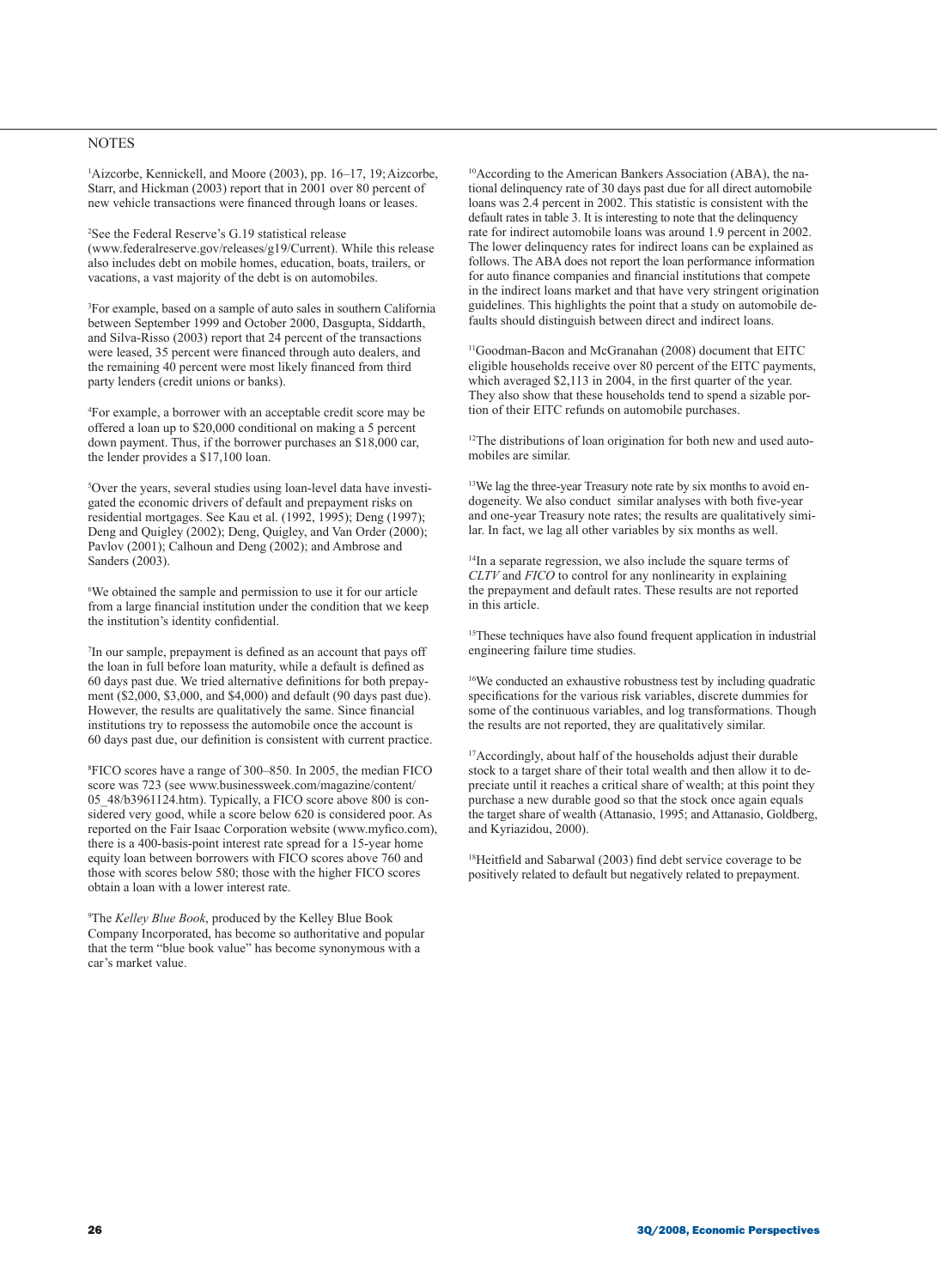### APPENDIX

In automobile loan termination analysis, we consider that loans "die" prior to scheduled maturity from either default or prepayment. Survival data consist of not only a response variable that measures the duration of a particular event but also a set of independent variables that may explain duration of a particular event. We use duration models to analyze the underlying distribution of the failure time variable and to assess the effect of various explanatory variables of the failure time. Duration models estimate the probability of a particular terminating event of the real world. Hazard models are a type of duration model that deals with events that may happen at various times in the future.

Let prepayment or default be the termination events of an automobile loan. A loan given in period  $t_0$  has different probabilities of prepayment and default in one year, two years, … , *t* years. In duration analysis, we are interested in describing the probability distribution of observed automobile loan duration across an individual loan. The basic idea behind the hazard model is that it estimates the conditional probabilities of prepayment and default at time *t*, assuming payments are being made from loan inception up to time  $t - 1$ , conditional on the baseline hazard as well as other factors affecting the prepayment and default behavior of the auto owner. Hence, we include explanatory variables for factors that could affect the probabilities of prepayment and default, such as LTV and FICO score.

Let  $\tau$  be a random variable describing time to exit (in months since origination) due to prepayment or default. Let  $p(\tau < t) = F(t)$ ,  $\forall t \ge 0$  be the distribution function of  $\tau$  at time *t*. Let  $f(t) = dF/dt$  be the probability density function for τ. Then, we can define the hazard function (the probability of a loan terminating) at time *t*  with the following equation:

A1)  $h(t) = p(t \leq \tau < t + dt | \tau \geq t)$ 

$$
= \frac{p(t \le \tau < t + dt, \tau \ge t)}{p(\tau \ge t)}
$$

$$
= \frac{p(t \le \tau < t + dt)}{p(\tau \ge t)} = \frac{f(t)}{1 - F(t)}.
$$

Setting  $1 - F(t) = \overline{F}(t)$  with initial condition  $\overline{F}(0) = 1$ , then

A2) 
$$
h(t) = \frac{f(t)}{\overline{F}(t)} = \frac{-d\overline{F}(t)/dt}{\overline{F}(t)} = -\frac{1}{\overline{F}(t)} \times \frac{d\overline{F}(t)}{dt}
$$

represents a differential equation in *t* with the following solution,

$$
A3)\qquad \overline{F}(t)=\exp{\left\{-\int_{0}^{t}h(s)ds\right\}}.
$$

This gives the survivor function,  $\overline{F}(t)$ , and the distribution function,  $F(t) = 1 - \overline{F}(t)$ , of  $\tau$  in terms of the hazard function, *h*(*t*). From equations A1 and A2, we obtain the unconditional density function of  $\tau$ :

$$
A4) \quad f(t) = h(t) \exp\left\{-\int_0^t h(s)ds\right\}.
$$

The parametric specification of the hazard function (loglogistic functional form) is as follows. Substituting equation A3 into equation A1 yields:

A5) 
$$
h(t) = \frac{\lambda^{1/\gamma} t^{(1-\gamma)/\gamma}}{\gamma (1 + (\lambda t)^{1/\gamma})}.
$$

From equation A2, we have

$$
A6)\quad \overline{F}(t)=\frac{1}{1+(\lambda t)^{1/\gamma}}.
$$

And from equation A3, we have

A7) 
$$
f(t) = \frac{\lambda^{1/\gamma} t^{(1-\gamma)/\gamma}}{\gamma(1+(\lambda t)^{1/\gamma})^2}.
$$

Covariates are introduced in the model by setting  $\lambda = \exp(-x'\beta)$ , where *x* is a matrix of independent variables ( $FICO$ <sub>*t*–6</sub>,  $CLTV$ <sub>*t*–6</sub>,  $PPOption$ <sub>*t*–6</sub>,  $Unemboyment$ <sub>*t*–6</sub>, etc.) and β is a vector of parameters to be estimated. Gamma  $(y)$  is an ancillary parameter also estimated from the data. Estimation is by maximum likelihood allowing for right-side censoring and left-side truncation.